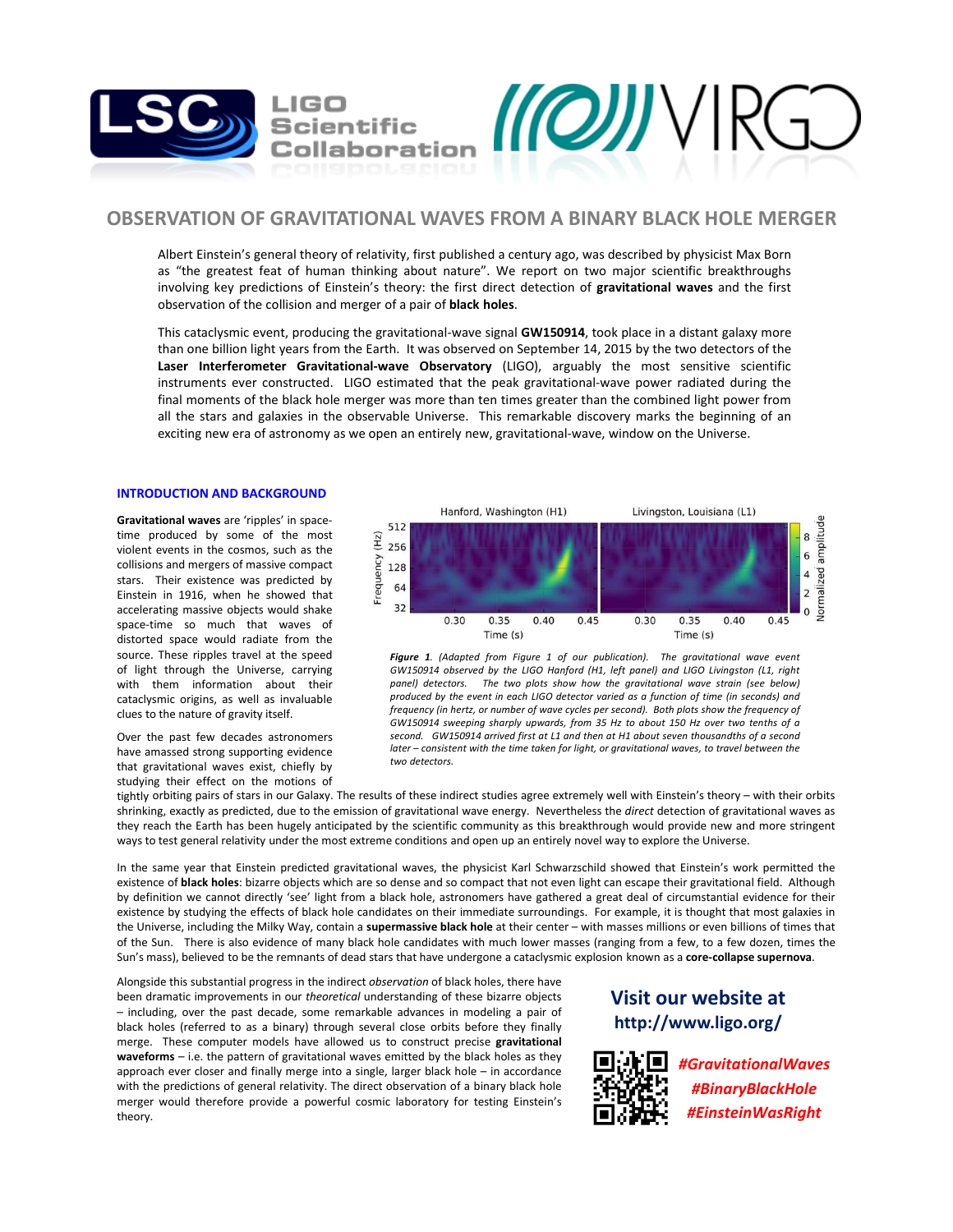# **THE LIGO DETECTORS**

LIGO is the world's largest gravitational wave observatory and one of the world's most sophisticated physics experiments. Comprised of two giant **laser interferometers** located thousands of kilometers apart, one in Livingston, Louisiana and the other in Hanford, Washington, LIGO uses the physical properties of light and of space itself to detect gravitational waves – a concept first proposed in the early 1960's and the 1970's. A set of initial interferometers was completed by the early 2000s, including TAMA300 in Japan, GEO600 in Germany, LIGO in the United States and Virgo in Italy. Combinations of these detectors made joint observations between 2002 and 2011, but did not detect any gravitational wave sources. After undergoing major upgrades, in 2015 the LIGO detectors began operation as **Advanced LIGO**: the first of a significantly more sensitive global network of advanced detectors.

An interferometer like LIGO consists of two "arms" (each one 4km long) at right angles to each other, along which a laser beam is shone and reflected by mirrors (suspended as **test masses**) at each end. When a gravitational wave passes by, the stretching and squashing of space causes the arms of the interferometer alternately to lengthen and shrink, one getting longer while the other gets shorter and then vice-versa. As the interferometers' arms change lengths, the laser beams take a different time to travel through the arms – which means that the two beams are no longer "in step" (or in **phase**) and what we call an **interference pattern** is produced. This is why we refer to the LIGO detectors as "interferometers".

The difference between the two arm lengths is proportional to the strength of the passing gravitational wave, referred to as the **gravitational-wave strain**, and this number is mind-bogglingly small. For a gravitational wave typical of what we can detect, we expect the strain to be about **1/10,000th the width of a proton**! However LIGO's interferometers are so sensitive that they can measure even such tiny amounts.

Figure 2 shows a simplified diagram of an Advanced LIGO detector.



*Figure 2. Simplified diagram of an Advanced LIGO detector (not to scale), including several of the key enhancements to the basic design: an optical cavity that reflects the laser light back and forth many times in each arm, multiplying the effect of the gravitational wave on the phase of the laser light; a power recyclying mirror that increases the power of the laser in the interferometer as a whole; a signal recycling mirror that further optimizes the signal extracted at the photodetector. These enhancements boost the power of the laser in the optical cavity by a factor of 5000, and increase the total amount of time that the signal spends circulating in the interferometer.*

*Inset (a), on the left, shows the locations and orientations of the two LIGO observatories, and indicates the light travel time between them. Inset (b) shows how the instrument strain noise varied with frequency in each detector near to the time of the event. The lower the instrument noise, the higher the detectors' sensitivity. The tall spikes indicate narrow frequency ranges where the instrument noise is particularly large.*

To successfully detect a gravitational wave event like GW150914 the LIGO detectors need to combine astounding sensitivity with an ability to isolate *real* signals from sources of **instrument noise**: tiny disturbances, due to e.g. environmental effects or the behavior of the instruments themselves, that could mimic – or indeed simply overwhelm – the signature strain pattern we are looking for. This is a key reason why there are *two* Advanced LIGO detectors, as it allows us to distinguish gravitational waves from local instrumental or environmental effects: only a real gravitational wave signal would appear in *both* detectors – albeit separated by a few thousandths of a second, to account for the time taken for light (or a gravitational wave) to travel between the two detector sites.

Inset (b) in Figure 2 shows how the instrument noise in the LIGO detectors depends on frequency. We can see that the instrument noise is lowest in the 'sweet spot' around a few hundred hertz, but increases sharply at both low and high frequencies. There are also a number of narrow spikes where the instrument noise is particularly large, due to e.g. vibration of the fibers that suspend the mirrors and test masses in each interferometer.

Reaching the much greater sensitivity of Advanced LIGO required the upgrading of almost every aspect of the Initial LIGO design. These upgrades included:

- Significantly increasing the laser power, to reduce the main source of high frequency noise
- Redesigning the recyclying cavities to better contain the spatial distribution of the laser light
- Using larger, heavier fused silica test masses, to reduce the random motions of the mirrors
- Suspending the test masses using fused silica fibers, to reduce their thermal noise
- Suspending the test masses with a four-stage pendulum, improving their seismic isolation
- Using an active "measure and cancel" strategy for reducing the impact of ground motions

Operating a network of two or more detectors also lets us 'triangulate' the direction on the sky from which a gravitational wave arrives, by studying the difference in arrival time at each detector. The more detectors in one's network, the better the sky position of a gravitational wave source can be localised. In 2016 the Advanced Virgo detector, in Italy, will join the global network – and other advanced interferometers are planned for the future. For more details see e.g. http://www.ligo.org/science/Publication-ObservingScenario/index.php.

*You can read more about the remarkable technology that underpins Advanced LIGO at:*

**http://tinyurl.com/ALIGO-upgrades-pdf**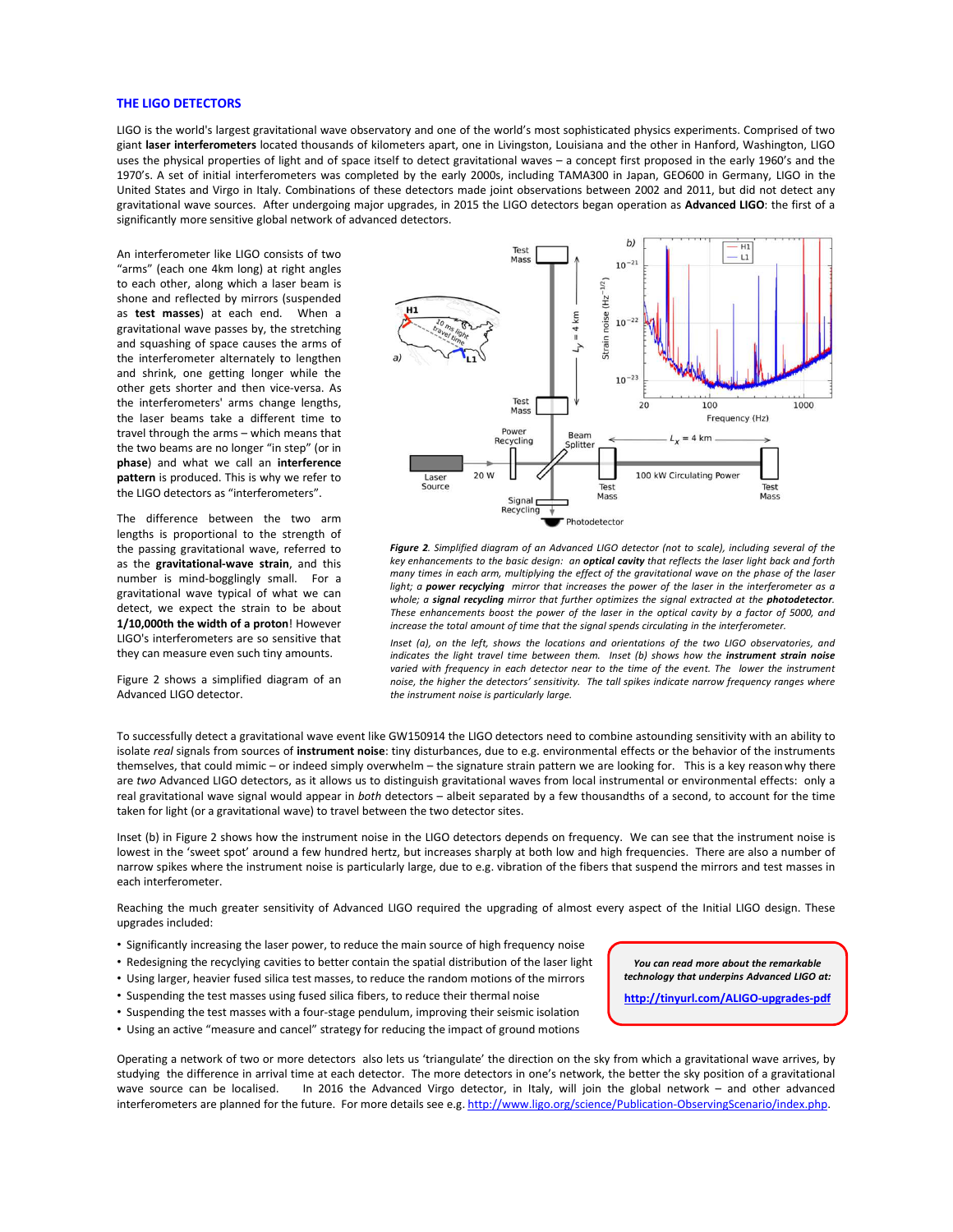# **OUR LIGO OBSERVATIONS AND WHAT THEY MEAN**

On September 14, 2015 at 09:50:45 Greenwich Mean Time the LIGO Hanford and Livingston Observatories both detected a signal from GW150914. The signal was identified first by what we call *low-latency* search methods that are designed to analyse the detector data very promptly, looking for evidence of a gravitational-wavelike pattern but without modeling the precise details of the waveform. These prompt searches reported the candidate event within only **three minutes** of the signals arriving at the detectors. The gravitational-wave strain data acquired by the LIGO interferometers was then compared with an extensive bank of theoretically predicted waveforms – a process known as **matched filtering** – with the goal of finding the waveform that best matched the data.

Figure 3 presents key results of these detailed analyses – all of which firmly point to GW150914 being produced by the coalescence of two black holes. The middle part of the figure shows our reconstruction of the gravitational-wave strain, as seen by the Hanford detector. Note, in particular, the impressive agreement between this pattern (shown in grey) and (shown in red) a waveform for two coalescing black holes consistent with our data, computed using general relativity.

Images of the black hole horizons at various stages of this computation are shown at the top of the figure: the **inspiral**, as the two black holes approach each other; the **merger** as the black holes join together and the subsequent **ringdown**, as the single black hole that has newly formed briefly oscillates before settling down.

Comparing the strain data with theoretical predictions allows us to test whether general relativity is able to fully describe the event. It passes this test with flying colors: all of our observations are consistent with the predictions of general relativity.

We can also use the data to estimate the specific physical characteristics of the system that produced GW150914, including the masses of its two black holes before the merger, the mass of the single post-merger black hole, and the distance of the event.



*Figure 3. Some key results of our analysis of GW150914, comparing the reconstructed gravitational-wave strain (as seen by H1 at Hanford) with the predictions of the bestmatching waveform computed from general relativity, over the three stages of the event: inspiral, merger and ringdown. Also shown are the separation and velocity of the black holes, and how they change as the merger event unfolds.*

Our results indicate that GW150914 was produced by the merger of two black holes with masses of about **36 times** and **29 times** the mass of the Sun respectively, and that the post-merger black hole had a mass of about **62 times** the Sun's mass. Moreover, we infer that the final black hole is *spinning* – such rotating black holes were first predicted theoretically in 1963 by mathematician Roy Kerr. Finally, our results indicate that the GW150914 occurred at a distance of more than **one billion light years**. So the LIGO detectors have observed a truly remarkable event that happened a long time ago in a galaxy far, far away!

If we compare the masses of the pre- and post-merger black holes, we see that the coalescence converted about **three times the mass of the Sun** (or nearly **six million trillion trillion kilograms**) into gravitational-wave energy, most of it emitted in a fraction of a second. By contrast the Sun converts a mere *two billionths of one trillionth* of its mass into electromagnetic radiation every second. In fact, the gravitationalwave power radiated by GW150914 was more than ten times greater than the combined *luminosity* (i.e. the light power) of every star and **galaxy in the observable Universe**.

#### **HOW DO WE KNOW GW150914 WAS A** *BLACK HOLE* **MERGER?**

Our estimated pre-merger masses of the two components in GW150914 make a very strong argument that they are *both* black holes – particularly when we also consider the enormous **velocity** and tiny **separation** of the two components, as shown in the lower part of figure 3. In this figure indicative velocities of the two components are seen to be significant fractions of the speed of light. Similarly their approximate separation is shown to be just a few times the characteristic size of a black hole, known as its **Schwarzschild radius**.

These graphs imply that the two components were only a few hundred kilometers apart just before they merged, ie. when the gravitationalwave frequency was about 150 Hz. Black holes are the only known objects compact enough to get this close together *without* merging. Based on our estimated total mass for the two components, a pair of **neutron stars** would not be massive enough, and a black hole-neutron star pair would have already merged at a *lower* frequency than 150 Hz.